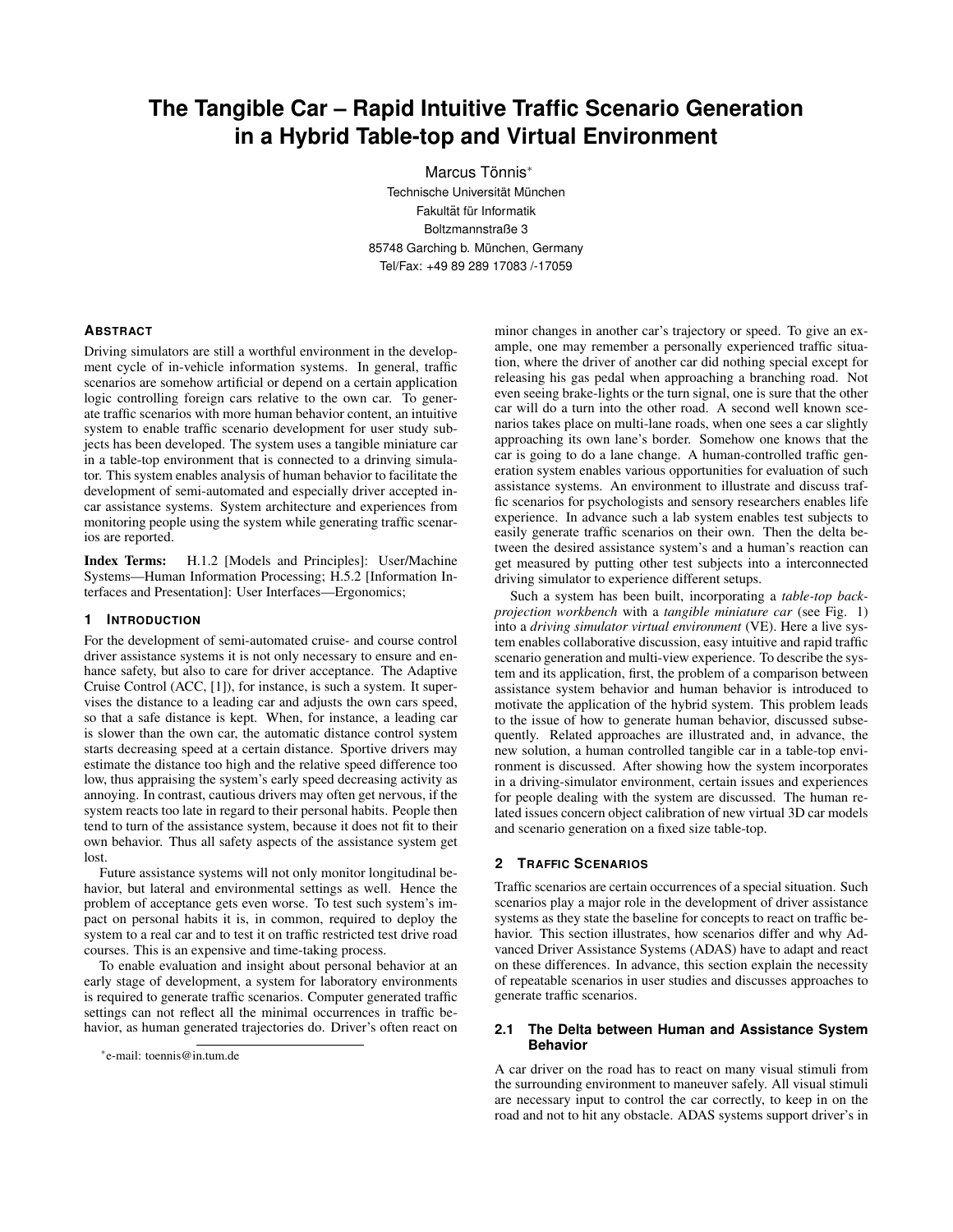

Figure 1: The tangible miniature car: A small green BMW Z3 series in a scale of 1:100 with attached 6 dof marker tree.

the monitoring task and inform the driver about insecure maneuvering activities or overtake certain responsibilities of the driving task. Thus ADAS systems are active components to increase active and passive safety. If, as explained earlier, such an ADAS system does not adopt sufficiently to a driver's personal behavior the risk of the system to get turned off increases. In-car systems that are turned off in general burden a driver's comfort because they annoy the driver, or because the driver is uncertain about the system's behavior in traffic or because the system is boring to the joy of traveling. Thus all intended aspects of enhanced safety get lost as well.

To keep ADAS systems active, sufficient and valuable rules for the system's behavior need to be defined. Such rules derive from the input, a car driver is exhibited. Usually the rules must derive from visual stimuli, a driver is exhibited to, especially for an ADAS system's output. Rules not matching to driver intrinsic rules, generate the so called *Delta* in behavior.

Surely every human has another personal habit in behavior. Some prefer to drive more active than others or want to have larger distances between cars than required for safety. ADAS systems must adapt on those personal differences specifically in future. A certain baseline enforced by traffic law and a general human feeling for safety has to get reached. To differ between personal and general human behavior, factors contributing to behavior need to be analyzed. Other car's trajectories play a major role here, but there are various additional factors, such as the type of the other cars, their relative speed, usage of turn signals, etc. To analyze which factors are relevant input for a driver's behavior and which are not, user studies are required where single factors can be altered. Only factors that generate a significant difference in behavior are useful for rules in ADAS systems.

To determine sufficient and valuable rule sets for driver-accepted ADAS systems, test subjects need to be exhibited to traffic scenarios, where single factors are modifiable. Repeated test drives where, the driver controlled trajectory and the ADAS system's (intended) actions allow determination of differences and thus the delta. To develop behavior schemes for future assistance systems it is necessary to compare these differences in a driver's personal behavior in traffic to adjustments of the automated driving assistance system.

## **2.2 Repeatability of Traffic Scenarios**

Repeatability of traffic scenarios is an important issue for user studies. Only when a certain situation is fully and clearly repeatable it is possible to use it in user studies. Certain factors can then be separately be altered. A user study to distinguish significant differences can be performed. If more than one factor at a time is changed, results can not clearly be attributed to the originating cause. Thus traffic scenarios require explicit repeatability to compare one to each other.

It is possible to gain insights about human behavior for comparison in two ways: First, test persons can get exhibited to real traffic. Second, simulated traffic in a driving simulator can get used to gather data from the scenarios. Both approaches enable to compare reactions of the assistance system and the driver. By recording the driver's actions as well as the actions, a ADAS system would perform, based on its rules, both behaviors can get analyzed and compared.

Both approaches require previous definition of certain scenarios. Such certain scenarios can, for instance, be given as follows: A three-laned highway, the own car on the middle lane, another car on the right lane, going to do a lane change to the left. A certain reaction is necessary to avoid a crash. The expected difference in behavior between a real driver and the system could be a lane change to the left lane instead of braking.

The first approach to determine human differences uses traffic scenarios from real traffic. Recording the behavior of existing or testable assistance systems and humans in general uses in-car bus systems as the CAN-bus. An additional camera is then used to record the driver's field of view. Road courses are driven until a certain predefined scenario occurs. This point in time is marked in the records and the movie. Later, recorded CAN-bus data from the assistance system is compared to recorded values from steering wheel and pedals. Analysis can, for instance, show that the ADAS system reacted much earlier and decreased speed when approaching a slower car from behind. The early reaction can just be annoying. Braking events, where the ADAS system generates false positives are also possible. This can occur in curves, where another car is on another lane, but, depending on the curve get directly in front of the own car's sensor system. Here depending on distance and differential speed, the system could start braking or turn itself off, requesting the driver to take over control again. Both examples were taken out of analysis, where an existing ACC system has been compared to natural human behavior.

The approach to monitor real traffic allows for analysis of general reactions, but does not allow to compare groups of scenarios where general reaction schemes are to be analyzed. Even if the same scenario occurs again, there is always more than one small difference, at least in the trajectories of the cars, prohibiting exact comparison to other scenarios.

The non-comparability of the real-street setup enforces to move into simulated environments, where traffic scenarios are repeatable with adjustable single factors. Trajectories of cars can be generated as absolute movements or as movements relative to the own car. In advance, passing certain points on the road can trigger certain activities and behavior of other cars, e.g., to brake abruptly. Further extrinsic factors as different car types and colors are adjustable as well. Scenarios are repeatable as often as required. Various factors in the setup can be modified and general rules for ADAS system behavior can be deduced.

Here the benefit of computer systems enables comparison of scenarios, not possible in real traffic. In contrast, computer generated trajectories are exact. A simulated car always follows a perfect course, in general interpolated between predefined points on the road. Driver's often react on even minor changes in another car's trajectory or speed. Such minimal changes in behavior are *somehow* noticeable for humans. These are difficult to generate with simulation systems and never reflect natural behavior. The minimal differences between simulated traffic and real traffic are necessary elements of a driver's visual input.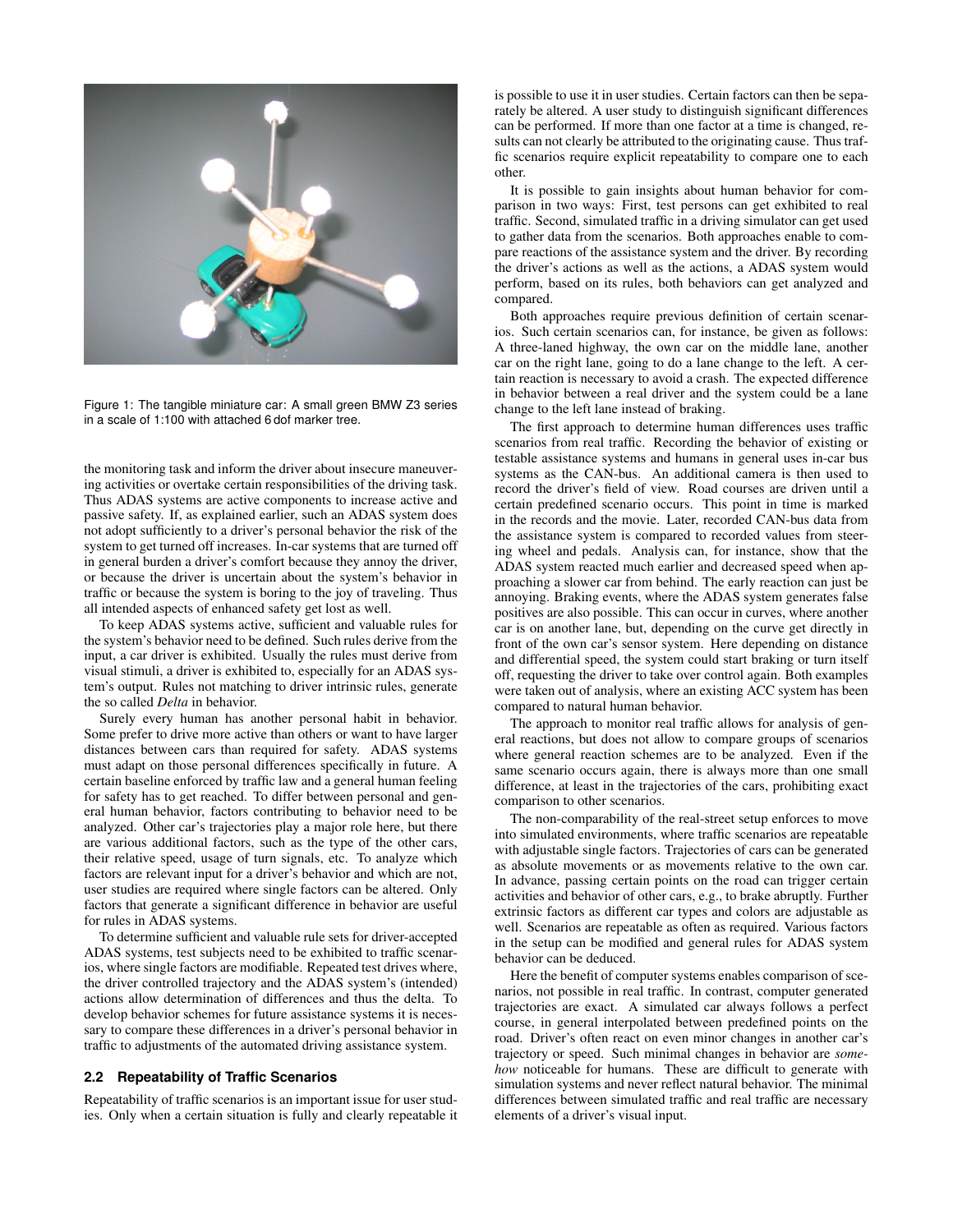Thus it is not only necessary to test subjects through behavior in traffic scenarios, but to include people into the design of traffic scenarios. Only through this early integration, traffic scenarios reflect not only pure computer generated road-courses, but also required human inexactness.

## **2.3 Test Subject related Scenario Development**

In general, people are tested in driving simulators to collect data about interaction or reaction to new in-car systems. To include people into the development of a traffic scenario is a new way of participation in test trials.

Again, there are two opportunities to generate traffic scenarios. The first opportunity just requests people to drive a real car, record car and sensor data and to reuse it in in virtual driving-simulator environments. The second possible way to result in traffic scenarios is to instruct participants to a certain general setup and to let them develop that scenario.

The first approach to reuse sensor data eases test participants life as it only requires them to drive a car as under normal conditions. The car's position, speed and steering activity is recorded. Sensor data, e.g., from an ACC sensor is recorded as well and used to overlay tracked positions by simulated virtual cars. This procedure has been executed through use of sensor data from an second generation ACC sensor. This sensor tracks up to 32 objects and sorts them by relevance. The most important object is labeled as ID 1 and subsequent objects follow. If another object in the field of sight of the sensor becomes more relevant, IDs are changed. This approach is useful for the application in an ACC system, but complicates reuse in driving simulators as associated virtual models of cars would spontaneously jump to another position. Also environmentally fixed objects can get tracked by the ACC sensor and thus become cars. Fig. 2 shows two snapshots to real traffic that has been put into a virtual world. Fig. 2(a) shows some cars. At first sight this scenery looks normal, but on a second glance, one may realize some overlapping cars. This occurs, if an object produces more then one spot tracked by the distance sensor. In Fig. 2(b) other objects than cars have been tracked. A look on the corresponding camera image revealed a guardrail to the left side of the own car.



(a) Some cars generate more then one reflection, thus leading to two overlapping cars



(b) Many cars on the left side. Here reflecting a guardrail

Figure 2: ACC sensor data used to generate traffic scenarios without any filtering. Obstacles in the environment are treated as cars

It probably would be possible to analyze the sensor data, identify environmentally fixed objects and to attribute unique IDs to all remaining tracked data. If an object gets lost from tracking, a simulated car would stop or have to follow a computer generated trajectory again. If this car then is tracked again, the risk of an overlapping computer generated and new tracked trajectory comes up.

The second approach puts more load on the test participants. Here certain predefined scenario boundary conditions are given to the test subjects and they are requested to build their own scenario in a virtual driving simulator environment. Collecting several solutions for the same given boundary conditions allows for analysis of similarities and differences in behavior. As test subjects are normally not requested to build traffic scenarios on their own, tools to support this activity vary in practicability. Non computer-skilled people have to use traffic development tool, which often requires them to handle with mathematical equations and sort of programming.

The easiest opportunity for development of traffic scenarios is general programming. Here test participants would need to learn the corresponding programming language, which apparently is not possible for every test person. Applied tools as OpenFlight [9] and Dynaware [11] include sophisticated driving dynamics, traffic models and even sensor simulation environments. They apply for testing of ADAS systems and provide predefined procedures for certain maneuvers. These procedures base on mathematical equations and always reflect an exact route. Every maneuver can be integrated into a whole drive and can be overlayed with any type of car, even new 3D models. A similar approach is used in the Iowa driving simulator [2]. Here dynamic and behavior models are separated and use a state machine to control dependencies between different vehicles. The Iowa system allows to focus on behavior modeling without taking care of a realistic driving behavior. Still the development of scenarios is a time-consuming process and never will reflect a test person's manner. Finally, those systems are complicated to distribute onto complex architectures using more than one computer. Cars on one computer would not know about cars controlled by a second computer.

#### **3 RELATED WORK**

To generate trajectories for diving simulator experiments, research concentrates on analysis of sensor data.

Darms [3], for instance, developed a system to deduce data for a Lidar Laserscanner. Resulting data sets contains points including speed.

Similar approaches were under examination by Lindl et al [12]. They combined several sensors in a car to get more data from out of the environment. Their work focuses on sensor-fusion and detection of different types of road users.

Kirchner et al [6] and also Polychronopoulos et al [8] use models to detect obstacles on road. In advance, they also detect the roadcourse.

Data from all these investigations can be used in a driving simulator to animate cars. Quality of these systems, based on alternative sensors and sensor fusion outperforms sensors, available at the moment and thus enables better and more realistic reuse of real traffic occurrences.

Other approaches try to generate car movements in laboratory setups. The Tangible Pathfinder [10] is a TUI based orientation and mobility trainer for visual impair. The Tangible Pathfinder is intended to allow detailed, autonomous learning of a new physical setting and self-assessment of the resulting cognitive map. It allows for gaining information about objects and route layouts by touch but is not intended to generate traffic models.

Kanec et al [5] use a physical car model, moved by hand to maintain a virtual reality representation of the environment and to use it for producing additional views and to provide guidance to users in a parking situation.

Novak et al [7] use a miniature car in a table-top environment to generate a drivers personal view. The table-top environment is a bird's eye map, enabling test coordinators to move the miniature car through a city environments. Their system allows for evaluation of attentive in-car user interfaces.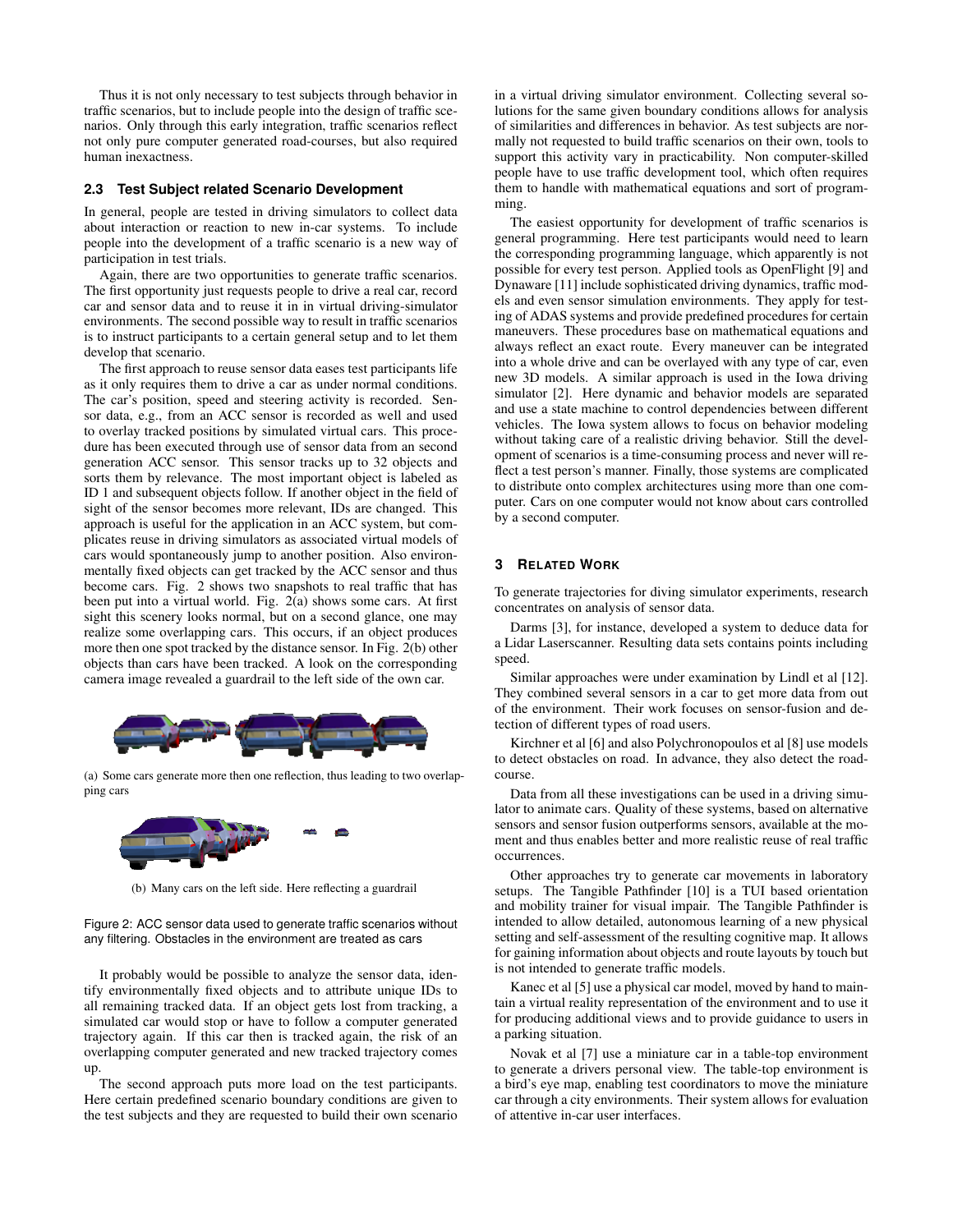# **4 CONCEPT - A TABLE-TOP TANGIBLE CAR**

The concept developed in my work uses a tangible miniature car to generate car trajectories for driving simulator virtual environments. To give a view on the environment, the car is in, not only the driving simulator's driver field of view is presented, but also a table-top bird's eye view of the near environment of the car.

This approach keeps some metaphors of human behavior intact and allows for fast and intuitive traffic scenario development. To illustrate, how this concept incorporates in tangible interaction concepts, first reflection of application metaphors are discussed in general, followed by illustration of transported metaphors, still alive in the table-top environment.

# **4.1 Metaphors of Tangible User Interfaces**

Tangible user interfaces [4] reuse real world metaphors in augmented or virtual environments. In general, one metaphor is selected and extended into the new application domain. In our concept the main metaphor of the car is to move through the environment. Moving the car directly affects the table-top presentation, where a virtual representation, a virtual car model moves around. The driver's view also is affected directly. People sitting in the driving simulator immediately get the visual feedback as if they were driving. Working at the table-top environment allows to perceive both views simultaneously, thus facilitating front view as well as environmental experience.

Often, not only one metaphor is content of any TUI - other metaphors are transported as well. For instance, a pen's use is to write, but often it is used to point. When reusing a user interface in extended environments, one has to decide, if other kind of interaction is intended or not. The extra metaphors can be explicit or implicit. Implicit meaning is transport whether the developer intends it or not. All non-intended metaphors contribute to a certain delta in usage and can not get turned off.

Thus when designing and evaluating such tangible devices, drawbacks in usage can be achieved, but it is difficult to monitor the source of the drawback, because it is unclear, which factor, which metaphor is the source of the drawback. One only can try to collect all transported metaphors and to distinguish, which are useful and which are not.

## **4.2 Corresponding Metaphors**

The tangible miniature car's main intention is to reflect a real car. Already children playing with cars move them almost similar to real cars. They seldom move them sidewards, mostly to naively simulate future parking systems. The main use is to drive them through the environment, and in children's case to make races and accidents. This takes place in a straight forward or curved manner, similar to real cars. Except for producing accidents miniature cars are promising for use in VE.

Interaction affected by such a miniature car is enhanced by a concurrent generation of a personal view, as if the driver would be sitting in a driving simulator. Driving there and seeing another car spontaneously appearing and quickly approaching can have an effect of surprise. This leads to a reflex, in general, drawing aside. This reaction is similar to a driver's action to avoid a crash in a dangerous situation. One can imagine the situation, when one forgot to eye on the back-mirror or missed to check the dead-angle, starts to do a lane change and then realizes another car on that lane. The driver is alarmed and immediately pulls back to his own lane. The pull-back action is given by a immediate shaking with both hands on the steering wheel. The steering reaction is transformed to a shaking action when using the miniature car.

Collaborative experience and discussion also is enabled by this concept. As every virtual car has a real representation, it will not possible to move a second, later integrated car at exactly the same position. Collisions are producible, but complete overlappings will be prohibited.

Not only a single car's behavior, but also complex traffic behavior can be generated. After a first car has been recorded using the tangible miniature car, a second trajectory can be recorded by associating the real to a second virtual model. Here in fact, overlappings are possible, but in general will be avoided, as adult people participate in experiments and are not requested to play.

#### **5 SYSTEM SETUP AND ARCHITECTURE**

The system incorporates in a driving-simulator environment and a table-top environment into a hybrid multi-view setup. Fig. 3 shows the setup in the laboratory. One part of the laboratory is equipped with a driving simulator, consisting of a projection wall with a 40 degree field of view and a driver's cockpit on an aluminum frame (see Fig. 4). This setup enables life experience from out of the drivers perspective. The driver's perspective is visible from the second part of the laboratory, containing the development and discussion environment. The second part consists of a table-top environment, placed in an infrared tracking volume (see Fig. 5). The tangible miniature car (see Fig. 1) can be placed on that table, while the road scenery is projected onto the workbench.

#### **6 OBJECT CALIBRATION**

The system allows test participants to bring in their own, preferred virtual car models. Every major format is accepted by the system. To effectively use these models, a user has to calibrate the virtual model to the 3D car. This procedure should be performed by the user of the system and not by the test coordinator. If the test coordinator would perform this activity, the test participant would be moved out of the system for the meantime and could feel superfluous. It is necessary to keep the tested person in the system to communicate a feeling for use of the system and to later enable him to generate scenarios. In advance, repeated disruption through the test coordinator would make a test subject feel uncomfortable, which can decrease the quality of the resulting scenario.

Thus a easy to use calibration method was required in the system.

# **6.1 Object Scaling**

The first decision to make was about scaling. A newly integrated 3D virtual car model had to be scaled to fit into the environment. Its size had to fit to the road model and to the size of the tangible miniature car. Here a simple slider has been integrated in the central controlling GUI.

Test participants had no problem to deal with that slider and easily could adjust the size of the 3D model. An interesting observation about the relationship between lane size, 3D model size and the size of the miniature car could be monitored. During the first system usability tests, not even the road size (lane size) was predefined. Test subjects could adjust all sizes of virtual models in dependence to the miniature car. In the first trials, the size of the virtual 3D model was accurately adjusted to the size of the miniature car (see Fig. 6(a)), generating the effect, that the virtual model was nearly occluded completely. Thus the virtual 3D model appeared unnecessary for scenario development. After adjusting the size of the virtual car, the road section had been scaled to fit to the size relationship of the real and the virtual car, making the road relative small. The visible road section on the table-top environment got a length of about 70 m (in real life).

In this setup, test participants could use the system, but generated higher lateral errors in the trajectory through shaking the car when they moved it around and could not interpret the virtual cars movement, even if the real car directly gave position and orientation.

In further tests the road section had been made wider, reducing the length to 40 m. Now, the miniature car was about 60  $\%$  the size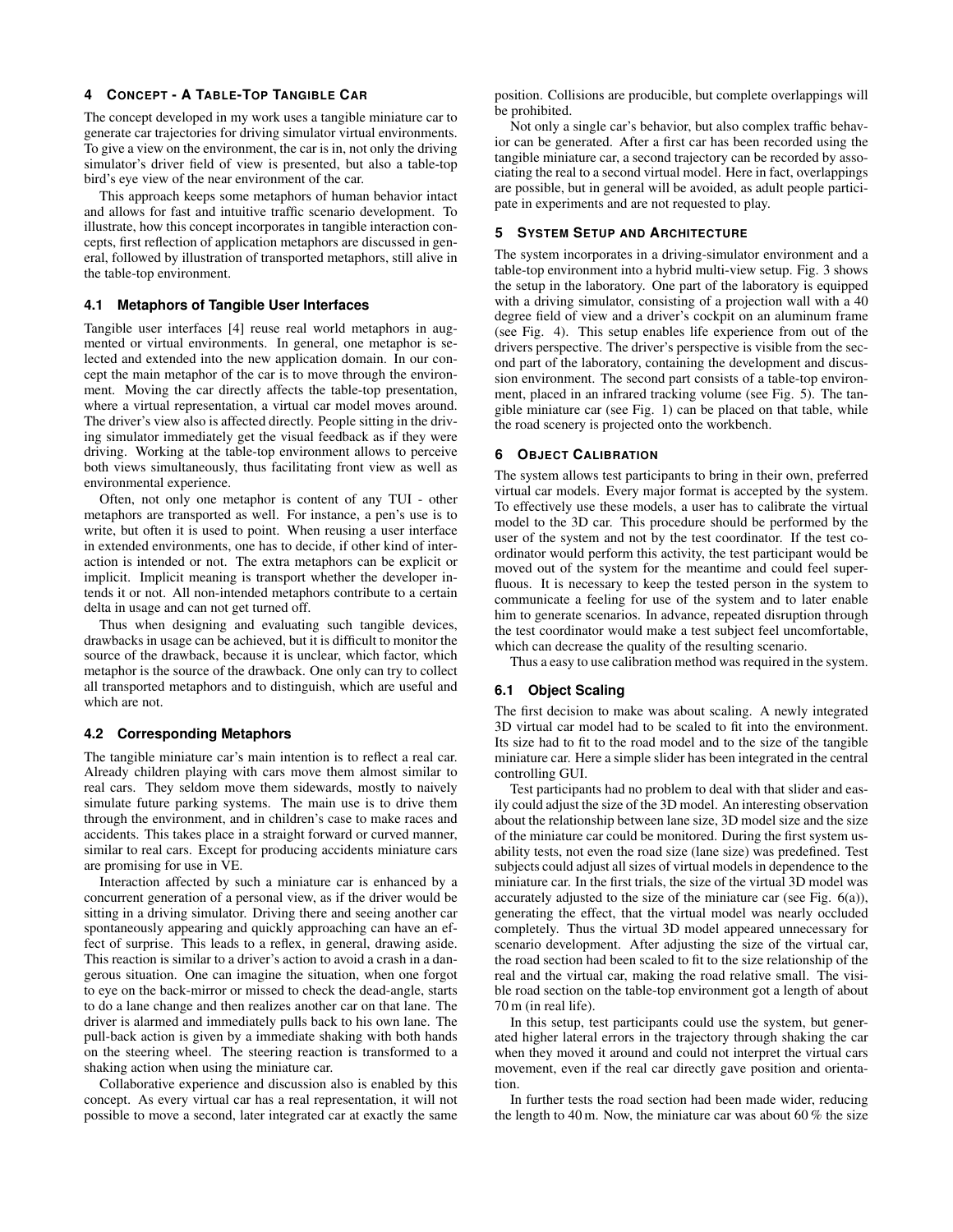

(a) Sketch of the setup



(b) Photography of the laboratory. The table-top environment normally would be more to the left, marginally behind the driver's cockpit

Figure 3: The system setup: The table-top environment in a tracking volume, where the tangible car can be moved around. The system is connected to a driving simulator

as it should be to fit in the lane. A virtual car model integrated into the scene now was about 1.6 times larger than the real car (see Fig. 6(b)). Now test participants could directly see the virtual representant of the miniature car and perceive the transformation they made in the virtual world.

This miscalibration of both relationships eased use of the system. Moving errors of the real car had less impact on jitter in the virtual world. Perception of the virtual representant gave better understanding of the behavior of the virtual world and test participants felt more comfortable when using the system.

# **6.2 Object Alignment**

The second and more complex activity is to correctly align the virtual model to the real 3D model. Approaches to use GUI-based manual tracking facilities in general fail, as scene-graph-based 3D transformations are not easy to understand and to deal with by use of 2D input devices like mice and keyboards. An easy to use calibration algorithm has been implemented to enable every kind of user to align their 3D models correctly.

The final calibration method just requested a user to place the



Figure 4: The driver's cockpit is build on an aluminum frame and has the same relationships as a common driver's cockpit (distances and sitting height)

miniature car at a certain position. The user can decide, where to place the car. It only is useful to align it the some other object, so that this position and orientation can not be forgotten (see. Fig. 7(a)). After a click to store the current position, the virtual model has to get aligned to the previous position of the real model (see. Fig. 7(b)). A second mouse-click to store the virtual models transformation actives the calibration routine. Here both stored transformations are composed (Composite Model Transformation) to result in the final calibration transformation. The result is a good aligned representation of the 3D virtual object to the real miniature car (see. Fig. 7(c)).

Working on a table-top environment in a bird's eye view can lead to misalignments in vertical alignment. Here a gravity algorithm enforces the virtual object to ,,fall" to the horizontal plane and to tilt until three points of the lower end touch the horizontal plane. The resulting offset is stored, so that no second calibration is needed, if the 3D model is used again to simulate a second car.

The calibration algorithm has been tested with some people to guarantee applicability of the algorithm. The principle of the algorithm is shown in the controlling GUI and people could easily deal with that subsystem. Only associating the tracked car with the virtual model sometimes confused test participants, as they wondered, why the virtual model immediately jumps to the position of the (now) tracked real car.

#### **7 SCENARIO GENERATION**

Generating a scenario is an iterative process, where a car's trajectory is recorded one after another. After a first trajectory has been recorded, a second car is incorporated and its trajectory can be recorded in dependence to the course of the first car. All other cars movements are recorded subsequently.

To effectively deal with the system and the available space, certain further issues arose in the development. Issues as the limited range of the table-top environment are discussed subsequently. The following sections discuss these issues and illustrate experiences, people made, when dealing with the system.

#### **7.1 Controlling the Tangible Car**

The whole setup in the laboratory enabled users of the table-top environment to additionally monitor the driving simulator view. Thus both perspectives helped people to perceive changes mode to the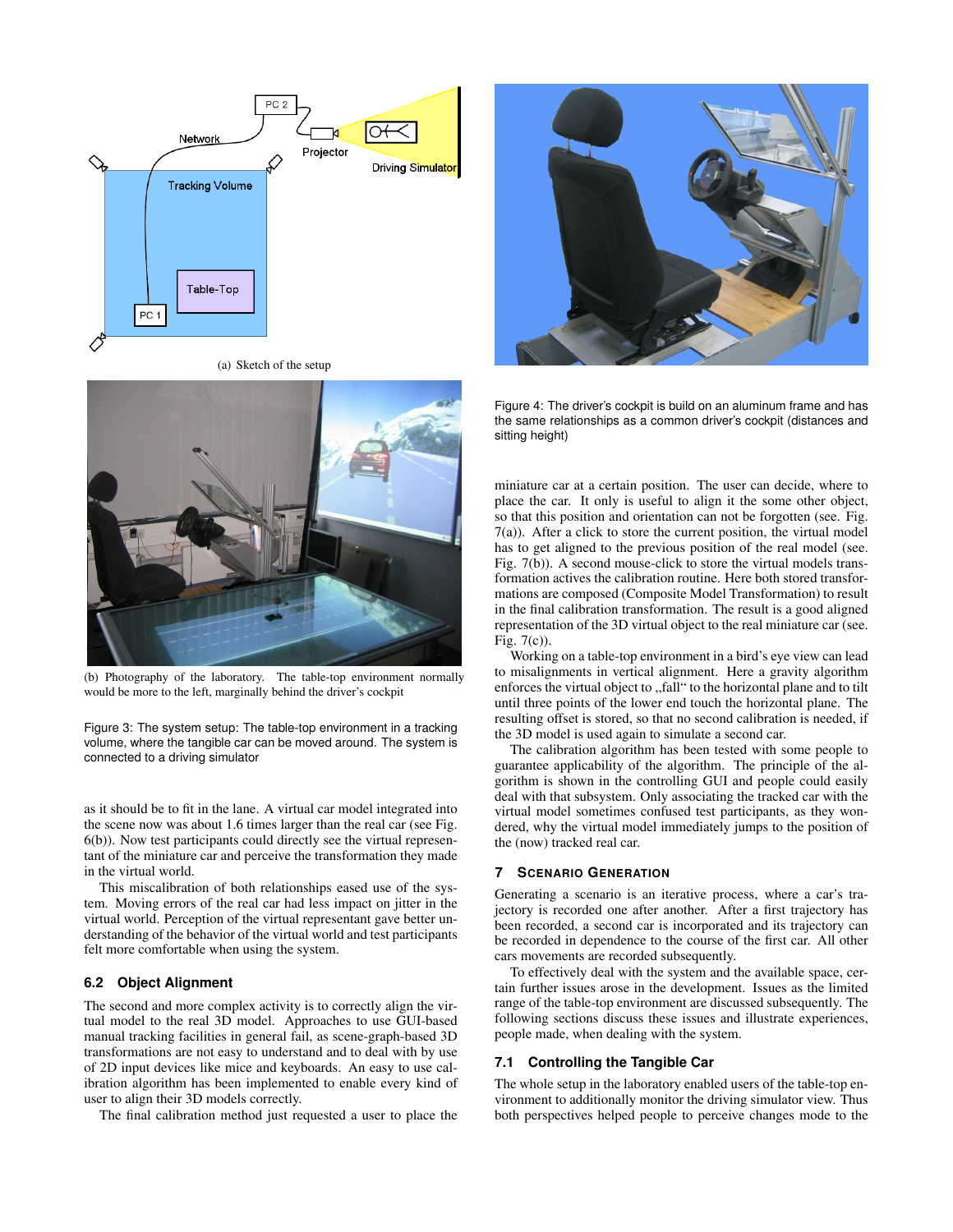



(a) Placement of the real miniature car (b) Manual alignment of the virtual model (c) Resulting calibration



# Figure 7: Calibration of a new 3D model to the tangible car



Figure 5: The table-top environment is build with a back-projection workbench and is placed in a infrared tracking volume

controlled car's trajectory. Orientation of both views followed the same orientation: pushing the tangible car in a forward direction changed the driving simulators view in the equal manner, making the driver's view going into the same direction in the laboratory.

People can control the car from every side of the table-top environment. In general, right-handed people preferred to use their right hand and left-handed people used their left hand to control the car (see Fig. 8). Few people tried to stand on the small side of the table: Controlling the car from the side, the cars drive to, immediately was neglected, because the driving simulators view then was in the user's back. Controlling the car from the other small side, where the car's came from, allowing people to get a view similar to a third person view as in 3d-action games quickly was given up, because it became difficult to reach over the whole table (length over all: 1.1 m). Thus the tangible car was controlled from ,,besides" the scenery, allowing people to stand facing in the same direction as if they would sit in the driving simulator.

# **7.2 Iterative Recording**

To then generate traffic scenarios, a user can use predefined road setups. A road model is placed in the table-top and in the driving simulator. The generation starts with loading and calibrating a 3D virtual model. After that, the real car movements control the virtual representation. Simply pushing a record button stores every transformation of the real car in a *PoseStream*. After the recording has





(a) Photography of a 1:1 scaling (b) Photography of a scaling with not equal size. The virtual car model is about 1.6 times the size of the miniature car

Figure 6: Different scalings

been stopped, the PoseStream is stored and associated with the 3D model of the car as its data-source. Now another 3D model can get associated with the car. Replaying the scenario and concurrently recording a second car's trajectory with the newly assigned 3D model enables generation of complex traffic scenarios. A screenshot taken from a scenario, where a double passing situation using all three highway lanes occurs is given in Fig. 9

The iterative approach to develop traffic scenarios was easily to understand and apply for the test participants. After calibrating their first car, they immediately could start and record the trajectory. People then had to reassign the tracking system to now track a second car. As the system at the moment relies on a GUI to control the system itself, people then had to active scenario playback an recording concurrently. Here a security mechanism had to be integrated after first tests to prohibit that a virtual model that has a PoseStream as data-source can also have the tangible car as input. Not having that mechanism, often resulted in people wondering why the car continuously jumps between two positions.

Test participants in general used the table-top environment to generate a new PoseStream and then used the driving simulator view to check the recorded path. In the beginning, people often were not satisfied with the route, the recorded car took and rerecorded to path. After a while, when people got familiar with behavior of the miniature car on the virtual road, the first trajectory was good enough to face test participants wishes.

Only the step from the system control GUI, where the test participants had to activate and stop the recording, disturbed them, because they had to turn from the computer to the table. Future extensions will have to add a record-stop-facility on the table.

# **7.3 Limited Interaction Space**

The used table-top environment had a width of about 1 m to 0.7 m. The road course, a three laned highway, used about half the width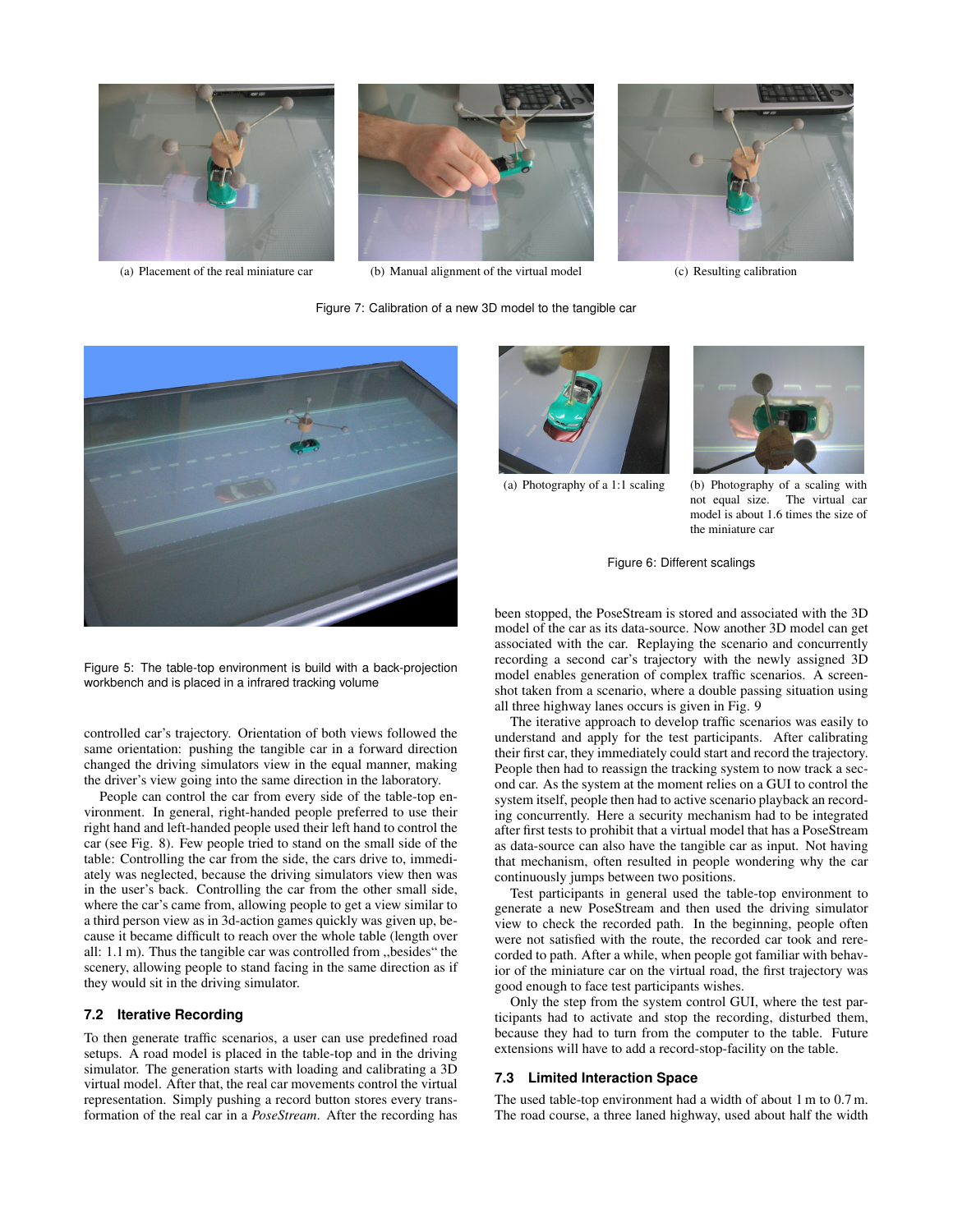

Figure 8: The tangible miniature car can be controlled from every size of the table allowing test participants to get into their preferred maneuvering position



Figure 9: A screen-shot of a scenario: a car (left) is going to pass another car (right) that just passed a third car (middle)

of the projection area, thus having a real size length of about 40 m. This range only would allow for development of parking scenarios.

To meet this issue, the bird's eye camera also could be attached to a PoseStream. One PoseStream was originally provided with the system. At a speed of 80 km/h, it leads straight along the highway. If this PoseStream (or any other later generated PoseStream) is attached as a source to the camera, the whole scenery becomes animated on replay of a scenario. Within the system, the PoseStream recording facility composes the position of the camera in the scene and the position of the tracked car on the table-top. Thus every movement of the tangible car reflects the correct position on the moving ground.

Fig. 10 shows the part of the whole dataflow in the system, responsible for this composition: The Camera PoseStream (top left) controls the Camera (right). For the camera, a static Offset (middle left) is fused (two Fusion Handlers) into the resulting transformation. Tracking data (DTRackPoseSource, lower left) is transformed to the system's scale (DTRackToParentTrafo) and fused (two Fusion Handlers) with the Kamera PoseStream. The fusion is performed by the CameraZTrafo (deprecated name) and provides the Pose of the Controlled Virtual Car.

Given road courses with curves, the remaining free space on the table-top can get used to allow for curved scenarios by use of the one given straight PoseStream. To use not only a straight line through the environment, further PoseStream (at best associated to the road course) should be predefined. Alternatively, already now every road course can get used in the system. One only has to record



Figure 10: The part of the dataflow network responsible for the base speed of the tangible car

a curved PoseStream and then attach in to the bird's eye camera. From now on the camera will follow this trajectory. Repeated new recording and attaching to the camera can reach every point on the simulated surface.

Test participants again understood the concept of the flying camera and intuitively knew, that their car now has a base speed, the speed of the camera above the scenery. Moving the car forward did increase the car's relative speed and moving it backwards decreased the relative speed. These facts were understandable to all test participants and, especially in highway scenarios, they could efficiently develop any kind of scenario. Further scenarios to deal with crossings will definitely require suitable camera-PoseStreams to allow for useful anticipation of the crossing interval of the road. These PoseStream will have to follow a general crossing-speedbehavior, decreasing speed when approaching the crossing and a later increase of speed after the crossing.

Here by use of an animated camera, the turn-over from the computer to start and stop the recording mode generated delayed reactions of test participants, because they immediately had to take over control of the miniature car. Right after clicking the record button on the GUI, the car started driving at the camera's base speed. Introduction of a delayed activation or a table-top controlled startstop-mechanism will solve this issue.

Although the system only does incorporate one tangible car at the moment, collaborative work is enabled. Various PoseStreams can be recorded per car. Traffic scenarios then can be altered by dynamically associating different trajectories to the same or differ